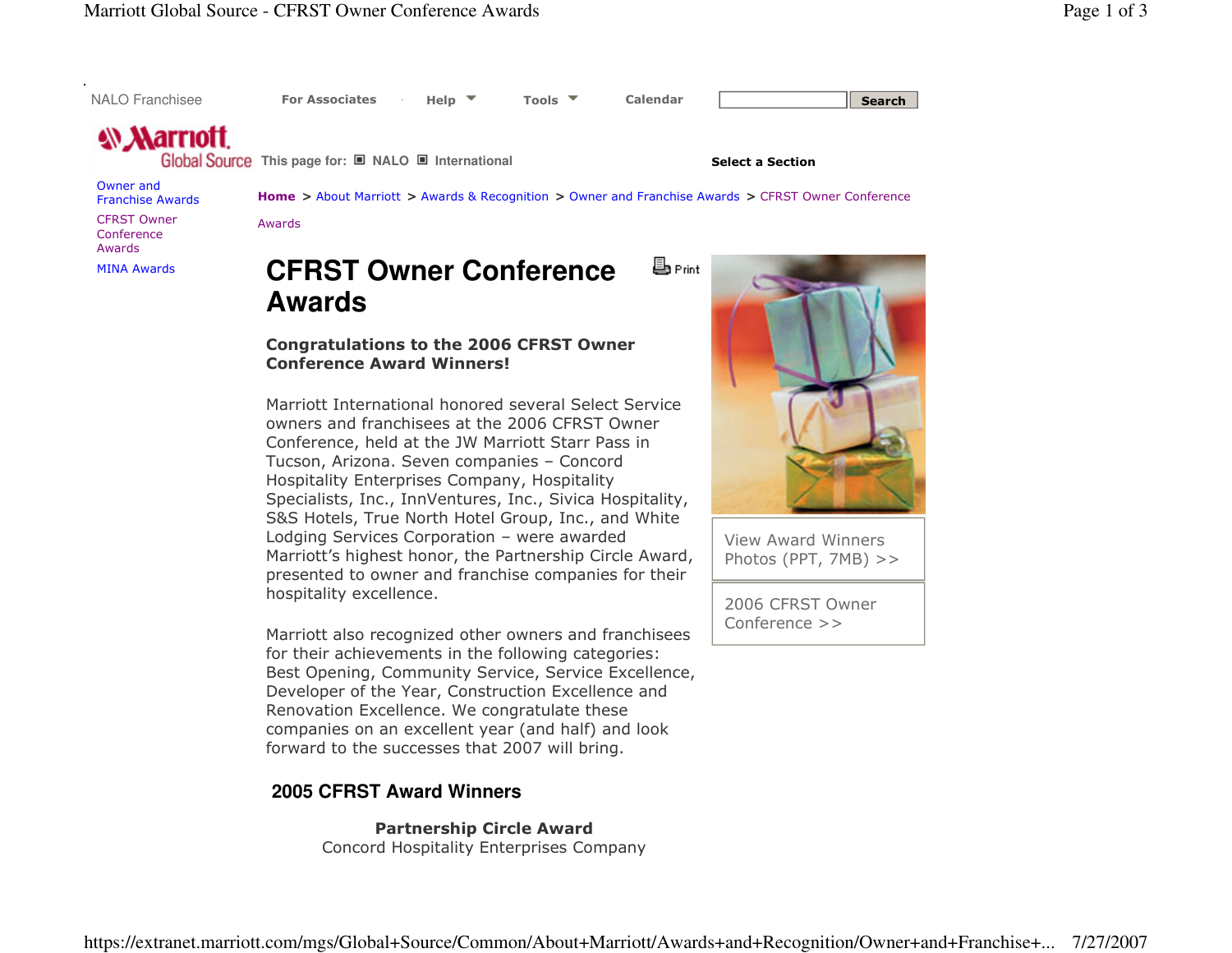Hospitality Specialists, Inc. InnVentures, Inc. Sivica Hospitality S&S Hotels True North Hotel Group, Inc. White Lodging Services Corporation

#### Best Opening Award

 McKibbon Hotel Management, Inc. for Courtyard Little Rock, AR Susquehanna Associates Management, Inc. for Fairfield Inn & Suites Williamsport, PA Tharaldson Enterprises for Residence Des Moines West, IA Sunridge Hotel Group for SpringHill Suites Yuma, AZ Campbell Lodging, Inc. for TownePlace Suites Ontario Airport, CA

#### Community Service Award

Larry Blumberg & Associates

## Service Excellence Award

 E.J. Del Monte Corporation for Courtyard Sunridge Hotel Group for Fairfield Inn and Fairfield Inn & Suites Larry Blumberg & Associates for Residence Inn White Lodging Services Corporation for SpringHill Suites InnVentures, Inc. for TownePlace Suites

#### Developer of the Year Award

G. Holdings White Lodging Services Corporation

## Construction Excellence Award

 Concord Hospitality Enterprises Company for Courtyard Pittsburgh-West Homestead/Waterfront, PA Baywood Hotels, Inc. for